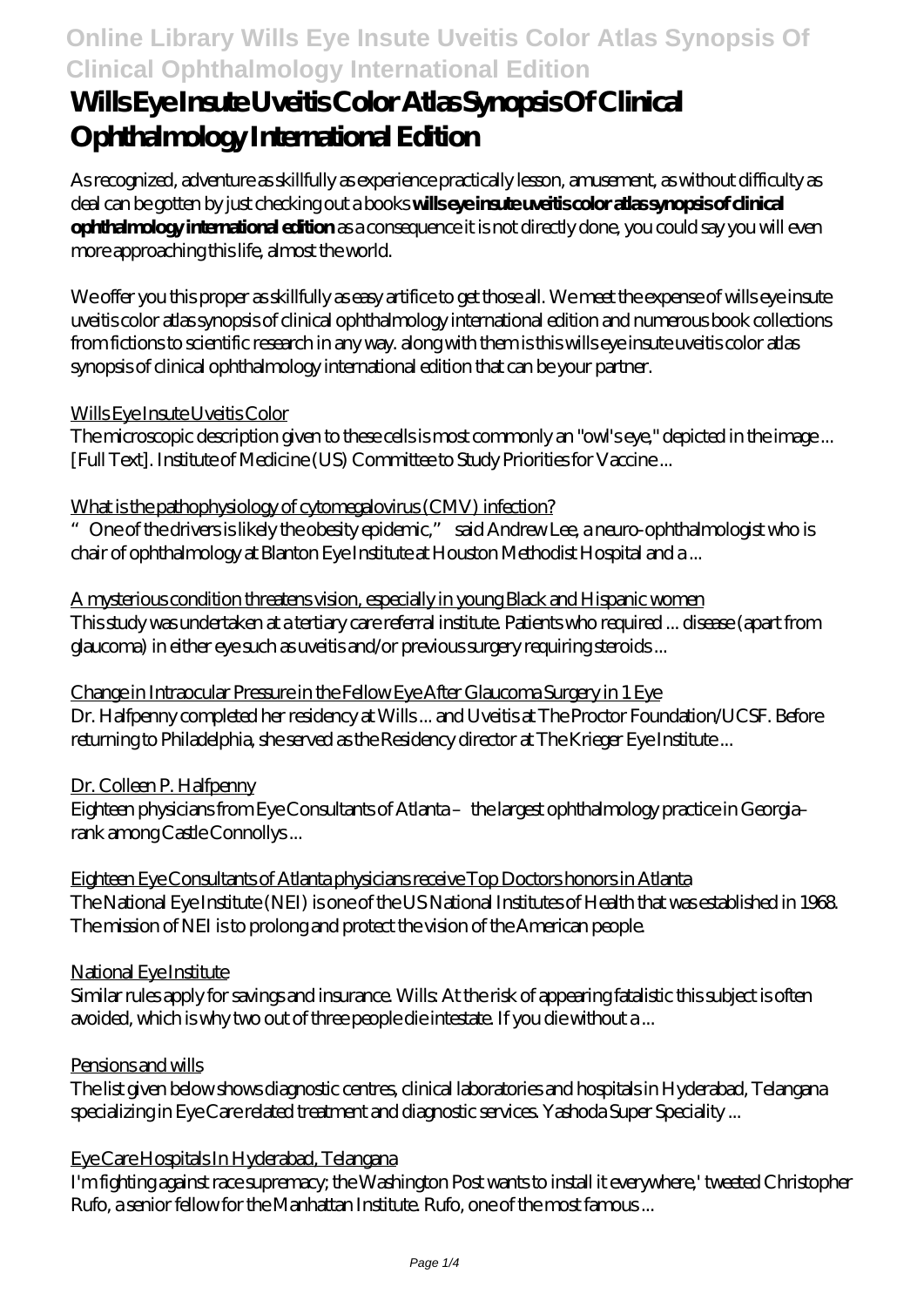Washington Post condemned for video urging Americans to set up 'white accountability groups' Without meaningful self-examination and change, they said, UNC risks its ability to recruit and retain students and faculty of color and continues ... This is a black eye on the University of ...

### Black students, faculty: UNC needs self-examination on race

Her areas of expertise include comprehensive eye exams, evaluation of conditions such as cataracts, glaucoma, dry eyes, uveitis, floaters ... She completed residency training at the Wills Eye ...

Eighteen Eye Consultants of Atlanta physicians receive Top Doctors honors in Atlanta Drs. Kevin A. Budman, James H. Frank, Rajat Ghaiy, Marc Greenberg, Stephen M. Hamilton, Daniel Hwang, Alan M. Kozarsky, W. Barry Lee, Elliot L. Levine, Evan S. Loft ...

Publisher's Note: Products purchased from 3rd Party sellers are not guaranteed by the Publisher for quality, authenticity, or access to any online entitlements included with the product. Developed at Philadelphia's world-renowned Wills Eye Hospital, the Color Atlas and Synopsis of Clinical Ophthalmology series covers the most clinically relevant aspects of ophthalmology in a highly visual, easy-to-use format. Vibrant, fullcolor photos and a consistent outline structure present a succinct, high-yield approach to the seven topics covered by this popular series: Cornea, Retina, Glaucoma, Oculoplastics, Neuro-Ophthalmology, Pediatrics, and Uveitis. This in-depth, focused approach makes each volume an excellent companion to the larger Wills Eye Manual as well as a practical stand-alone reference for students, residents, and practitioners in every area of ophthalmology. The updated Uveitis volume includes: Authoritative information on all the major aspects of ocular inflammatory disease, including both ocular and systemic manifestations of each disorder, ideal for busy practicing ophthalmologists, ocular immunologists, residents, and rheumatologists. More examples and variations of disease, clinical illustrations using new imaging modalities, and expanded treatment options. Newly characterized conditions, such as uveitis due to Ebola virus and Zika virus. More than 450 new and updated high-quality illustrations that detail the clinical features of each disorder, illustrate pathogenesis, and assist in visual diagnosis. An easy-to-use format that covers Epidemiology and Etiology, History, Physical Examination, Differential Diagnosis, Laboratory and Special Examinations, Diagnosis, Prognosis, and Management. Enrich Your eBook Reading Experience with Enhanced Video, Audio and Interactive Capabilities! Read directly on your preferred device(s), such as computer, tablet, or smartphone Easily convert to audiobook, powering your content with natural language text-to-speech Adapt for unique reading needs, supporting learning disabilities, visual/auditory impairments, second-language or literacy challenges, and more

This text is part of the Color Atlas and Synopsis of Clinical Ophthalmology which was developed at Philadelphia's famed Wills Eye Institute. The beauty of this series is the powerful combination of illustrative photographs and a summary approach to the text. While the seven ophthalmic subspecialties in this series, Cornea, Retina, Glaucoma, Oculoplastics, Neuroophthalmology, Pediatrics, and Uveiti, employ varying levels of visual recognition, a relatively standard format for the text is used for all volumes. The goal of the series is to provide an up-to-date clinical overview of the major areas of ophthalmology for students, residents, and practitioners in all the healthcare professions. This book is intended to provide comprehensive ophthalmologists, ophthalmology residents, and retina and cornea fellows with a single-volume, easily accessible resource covering all the major aspects of ocular inflammatory disease. It will also be useful for subspecialists who are looking for an up-to-date, concise review of the field. The book features more than 3750 full color illustrations throughout and a short, succinct format which includes Epidemiology and Etiology, History, Physical Examination, Differential Diagnosis, Laboratory and Special Examinations, Diagnosis, Prognosis, and Management.

The new Color Atlas and Synopsis of Clinical Ophthalmology Series is a unique combination of text, quick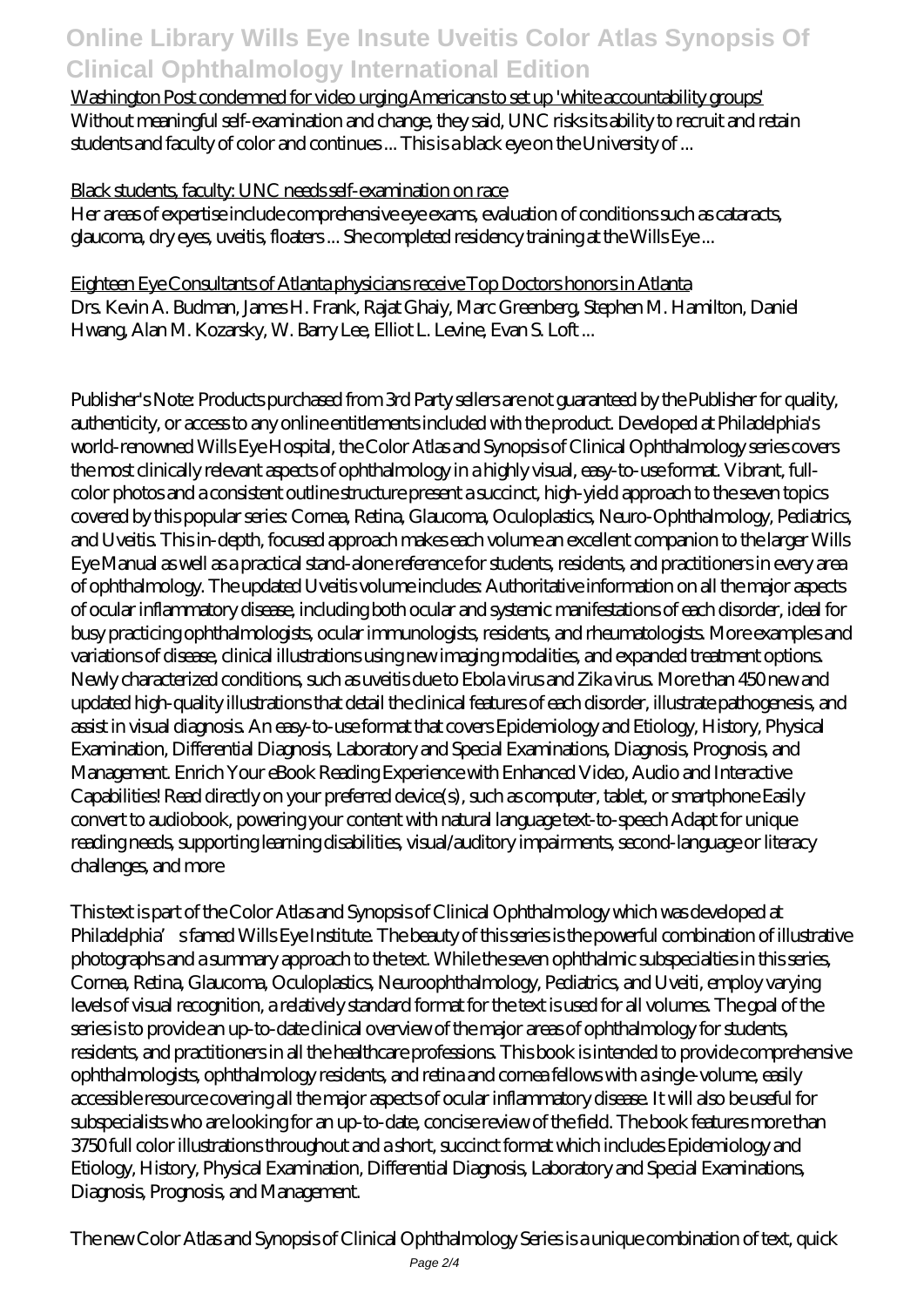reference, and color atlas, covering every essential sub-specialty in Ophthalmology including pediatrics. Each title features more than 150 color illustrations throughout and a short, succinct format which in most cases, includes: Epidemiology and Etiology, History, Physical Examination, Differential Diagnosis, Laboratory and Special Examinations, Diagnosis, Prognosis, and Management.

This text is part of the Color Atlas and Synopsis of Clinical Ophthalmology which was developed at Philadelphia's famed Wills Eye Institute. The beauty of this series is the powerful combination of illustrative photographs and a summary approach to the text. While the seven ophthalmic subspecialties in this series, Cornea, Retina, Glaucoma, Oculoplastics, Neuroophthalmology, Pediatrics, and Uveitis, employ varying levels of visual recognition, a relatively standard format for the text is used for all volumes. The goal of the series is to provide an up-to-date clinical overview of the major areas of ophthalmology for students, residents, and practitioners in all the healthcare professions. Glaucoma, Second Edition, is intended to provide comprehensive ophthalmologists, ophthalmology residents, and fellows with a single-volume, easily accessible resource covering all the major aspects of glaucoma. It will also be useful for subspecialists who are looking for an up-to-date, concise review of the field. The book features more than 525 full-color illustrations throughout and a short, succinct format which includes: Epidemiology and Etiology, History, Physical Examination, Differential Diagnosis, Laboratory and Special Examinations, Diagnosis, Prognosis, and Management.

This text is part of the Color Atlas and Synopsis of Clinical Ophthalmology which was developed at Philadelphia's famed Wills Eye Institute. The beauty of this series is the powerful combination of illustrative photographs and a summary approach to the text. While the seven ophthalmic subspecialties in this series—Cornea, Retina, Glaucoma, Oculoplastics, Neuroophthalmology, Pediatrics, and Uveitis—employ varying levels of visual recognition, a relatively standard format for the text is used for all volumes. The goal of the series is to provide an up-to-date clinical overview of the major areas of ophthalmology for students, residents, and practitioners in all the healthcare professions. Cornea, Second Edition, presents guidelines for the differential diagnosis and treatment of cornea diseases as seen by the ophthalmic resident, general ophthalmologist, and the cornea specialist. The book uses color photographs of the important corneal, anterior segment, and external diseases with an outline format to succinctly illustrate and describe these conditions. Each section covers the clinical features of the important cornea and external eye diseases, diagnostic tests, differential diagnoses, and treatment. This atlas features more than 440 full color photographs important corneal, anterior segment and external diseases.

This text is part of the Color Atlas and Synopsis of Clinical Ophthalmology which was developed at Philadelphia's famed Wills Eye Institute. The beauty of this series is the powerful combination of illustrative photographs and a summary approach to the text. While the seven ophthalmic subspecialties in this series, Cornea, Retina, Glaucoma, Oculoplastics, Neuroophthalmology, Pediatrics, and Uveiti, employ varying levels of visual recognition, a relatively standard format for the text is used for all volumes. The goal of the series is to provide an up-to-date clinical overview of the major areas of ophthalmology for students, residents, and practitioners in all the healthcare professions. Pediatric Ophthalmology was written in an effort to provide practicing ophthalmologists, pediatric ophthalmologists, and residents in training with a concise update of the clinical findings and the most recent treatment available for a wide spectrum of childhood ocular diseases. The atlas format should provide readers with a clear and succinct outline of the disease entities and stimulate a more detailed pursuit of the specific ocular disorders. The book features more than 150 4-color illustrations throughout and a short, succinct format which includes: Epidemiology and Etiology, History, Physical Examination, Differential Diagnosis, Laboratory and Special Examinations, Diagnosis, Prognosis, and Management.